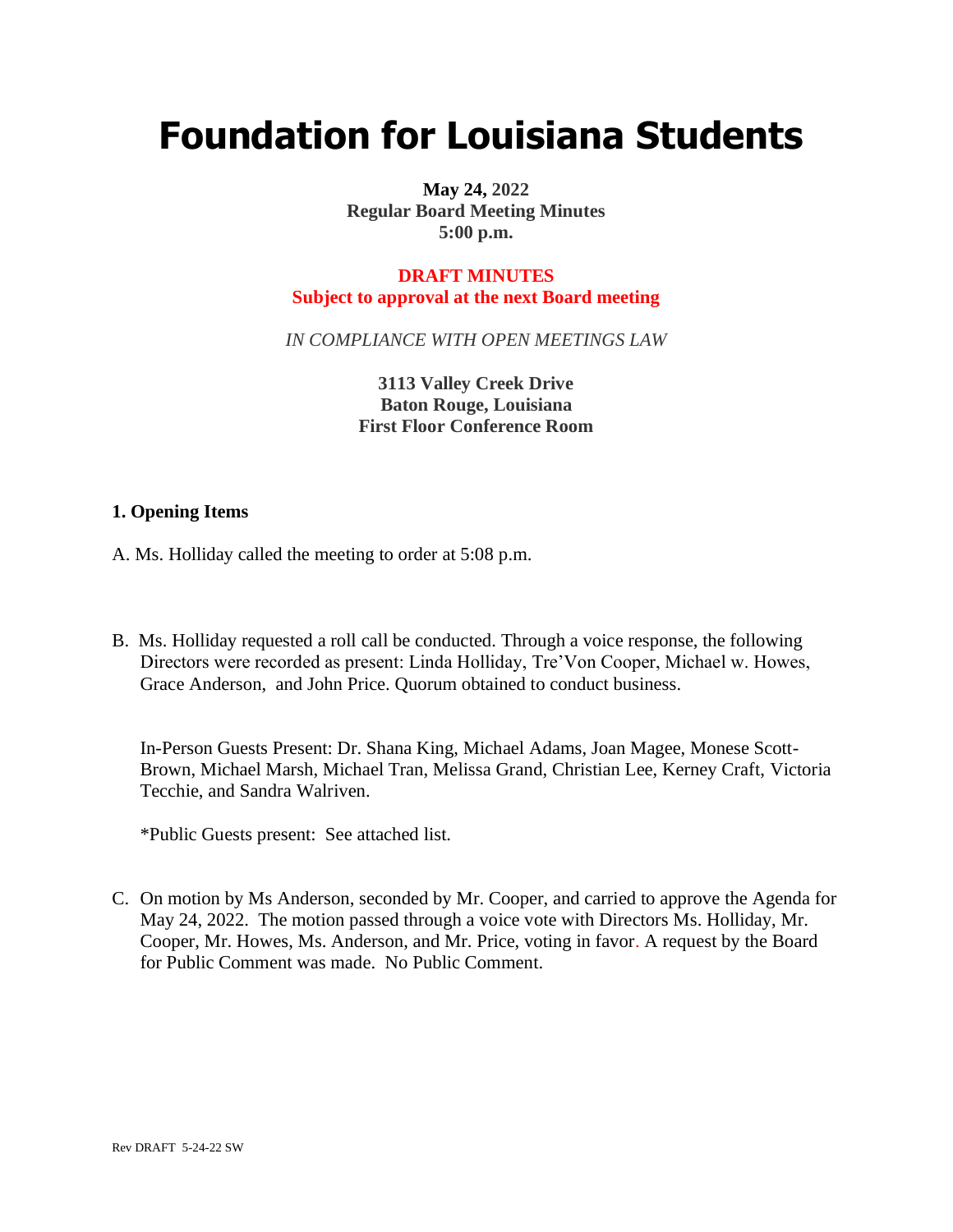### **2. Routine Business**

A. On motion by Ms. Anderson, seconded by Mr. Cooper, and carried to approve the April 26, 2022 Board Meeting minutes. The minutes were approved as presented. The motion passed through a voice vote with Directors Ms. Holliday, Mr. Cooper, Mr. Howes, Ms. Anderson, and Mr. Price, voting in favor. A request by the Board for Public Comment was made. No public comment.

# **3. Oral Reports**

- A. Dr. King presented the Superintendent Report to include the current enrollment summary, intent to return numbers, personnel update, important dates, and school events. No vote taken.
- B. Ms. Monese Scott-Brown presented the Financial Report for April 2022. No vote taken.
- C. Ms. Holliday presented the Finance Committee Report regarding the availability of funds for the following: the purchase of 1,000 new computers for the 22-23 school year at a cost of \$645,000 and an additional \$12,000 for testing expenses. No vote taken.
- D. Ms. Magee presented the Facilities Report to include an update on sanitizing of the Academic Center, AC status at the Conference Center, Playground Project, Vehicle Purchase, and an update of the Lynx Den construction. Ms.Magee did recommend a facilities study group. No vote taken.

#### **4. New Business**

- A. Ms. Holliday and the external auditors (Wegmann Dazet, CPA) led the Discussion and Approval of the Audit Report as of June 30, 2021. On motion by Mr.Price, seconded by Mr.Cooper, and carried to approve the Audit Report as of June 30, 2021. The motion passed through a voice vote with Directors Ms. Holliday, Mr. Cooper, Mr. Howes, Ms. Anderson, and Mr. Price, voting in favor. A request by the Board for public comment was made. No public comment.
- B. Ms. Holliday and Mr. Adams led the Discussion to Ratify by vote: New Board Member Ms. Ann Burgin. On motion by Ms. Anderson, seconded by Mr. Howes, and carried to approve the election of New Board Member Ann Burgin. The motion passed through a voice vote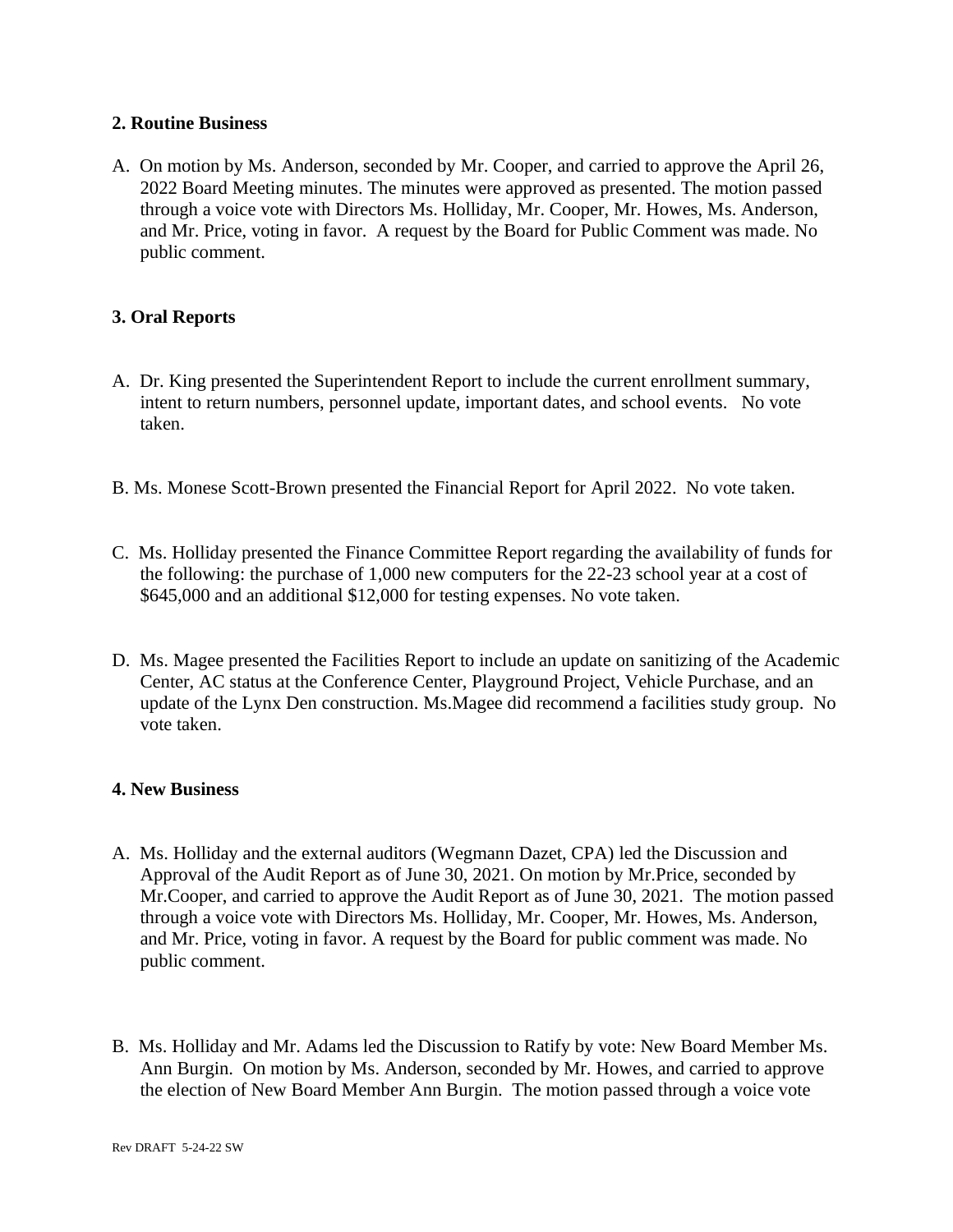with Directors Ms. Holliday, Mr. Howes, Ms. Anderson, and Mr. Price in favor. Mr. Cooper voted not in favor. A request by the Board for Public Comment was made. No public comment.

Ms. Holliday and Mr. Adams led the Discussion to Ratify by vote: Election of Secretary - Ms. Hala Esmail. On motion by Ms. Anderson, seconded by Mr.Price, and carried to approve the election Ms. Esmail as Secretary. The motion passed through a voice vote with Directors Ms. Holliday, Mr. Howes, Ms. Anderson, Mr. Cooper, and Mr. Price in favor. A request by the Board for Public Comment was made. No public comment.

- C. Ms. Holliday and Mr. Adams led the Discussion and Approval of Termination of the AIG 457 Plan. On motion by Mr. Price, seconded by Mr. Howes and carried to approve the Termination of AIG 457 Plan. The motion passed through a voice vote with Directors Ms. Holliday, Mr. Cooper, Mr. Howes, Ms. Anderson, and Mr. Price voting in favor. A request by the Board for Public Comment was made. No public comment.
- D. Ms. Holliday and Mr. Adams led the Discussion and Approval of authorization for another Board Officer to sign documents on behalf of the Board Secretary. On motion by Mr. Cooper, seconded by Mr. Howes and carried to approve Ms. Anderson to sign the AIG certification documents on behalf of the Board Secretary. The motion passed through a voice vote with Directors Ms. Holliday, Mr. Cooper, Mr. Howes, Ms. Anderson, and Mr. Price voting in favor. A request by the Board for Public Comment was made. No public comment.
- E. Ms. Holliday led the Discussion to Ratify by vote the following items from the March 24, 2022 Board Meeting; Mr. Adams as Board Attorney explained why the ratification was necessary:
	- 1. Creating an Executive Committee for UVA change orders for the Lynx Den Construction - On motion to ratify the previous vote by Mr. Price, and seconded by Mr. Howes and carried to approve an Executive Committee for UVA change orders for the Lynx Den Construction. The motion passed through a voice vote with Directors Ms. Holliday, Mr. Cooper, Mr. Howes, Ms. Anderson, and Mr. Price voting in favor. A request by the Board for Public Comment was made. Public Comment was made by Tammy Morgan.
	- 2. Hiring of Finance Personnel On motion to ratify the previous vote by Ms. Anderson, and seconded by Mr. Cooper, and carried to approve the hiring of Finance Personnel. The motion passed through a voice vote with Directors Ms. Holliday, Mr. Cooper, Ms. Anderson, and Mr. Price voting in favor. Mr. Howes voted not in favor. A request by the Board for Public Comment was made. No public comment.
	- 3. Design and Construction of Playground/Green Space On motion to ratify the previous vote by Mr. Howes, and seconded by Mr. Cooper, and carried to approve the Playground/Green Space with a security fence at a cost up to \$250,000. The motion passed through a voice vote with Directors Ms. Holliday, Mr. Cooper, Ms.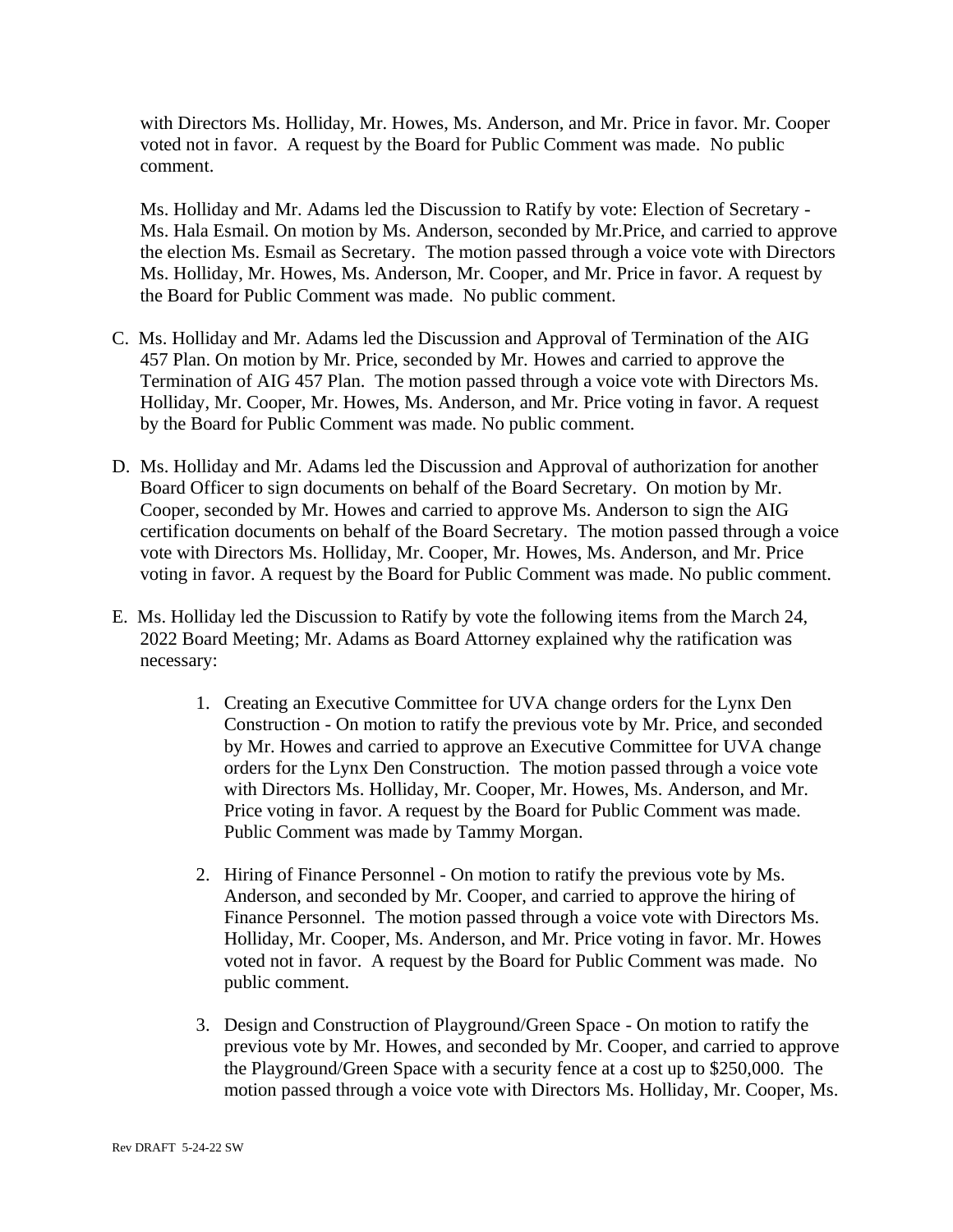Anderson, Mr. Howes, and Mr. Price voting in favor. A request by the Board for Public Comment was made. Public Comments were made by Tammy Morgan, James Mungall, and Robert Cleere.

- 4. Overlay and Lynx Den Parking On motion to ratify the previous vote by Mr. Howes, and seconded by Ms. Anderson, and carried to approve the Overlay and Lynx Den Parking at a cost of \$839,712. The motion passed through a voice vote with Directors Ms. Holliday, Mr. Cooper, Ms. Anderson, Mr. Howes, and Mr. Price voting in favor. A request by the Board for Public Comment was made. Public comment was made by Robert Cleere.
- 5. Science kits used with Amplify Tier I Curriculum grades 1-8 On motion to ratify the previous vote by Mr. Howes, and seconded by Mr. Cooper, and carried to approve the Science kits used with Amplify Tier I Curriculum at a cost of \$222,000 for grades 1-8. The motion passed through a voice vote with Directors Ms. Holliday, Mr. Cooper, Ms. Anderson, Mr. Howes, and Mr. Price voting in favor. A request by the Board for Public Comment was made. No public comment.
- 6. Lynx Den Equipment (equipment, technology, etc) On motion to ratify the previous vote by Ms. Anderson, and seconded by Mr. Cooper, and carried to approve the Lynx Den Equipment (equipment, technology, etc) at a cost of \$395,018. The motion passed through a voice vote with Directors Ms. Holliday, Mr. Cooper, Ms. Anderson, Mr. Howes, and Mr. Price voting in favor. A request by the Board for Public Comment was made. No public comment.
- 7. Approval of Internet Subsidy On motion to ratify the previous vote by Mr. Howes, and seconded by Ms. Anderson, and carried to approve the Internet Subsidy at a cost of \$360,150. The motion passed through a voice vote with Directors Ms. Holliday, Mr. Cooper, Ms. Anderson, Mr. Howes, and Mr. Price voting in favor. A request by the Board for Public Comment was made. No public comment.
- 8. Approval of Vans & Truck Purchases On motion to ratify the previous vote by Mr. Cooper, and seconded by Ms. Anderson, and carried to approve Option 3 for the Purchases of a Cargo Van, Passenger Van, and a Pick-up Truck up to \$114,225. The motion passed through a voice vote with Directors Ms. Holliday, Mr. Cooper, Ms. Anderson, and Mr. Price voting in favor. Mr. Howes abstained. A request by the Board for Public Comment was made. No public comment.

F. Ms. Holliday led the Discussion and Approval of additional expenses for testing: \$12,000. On motion by Mr. Cooper, seconded by Mr. Howes, and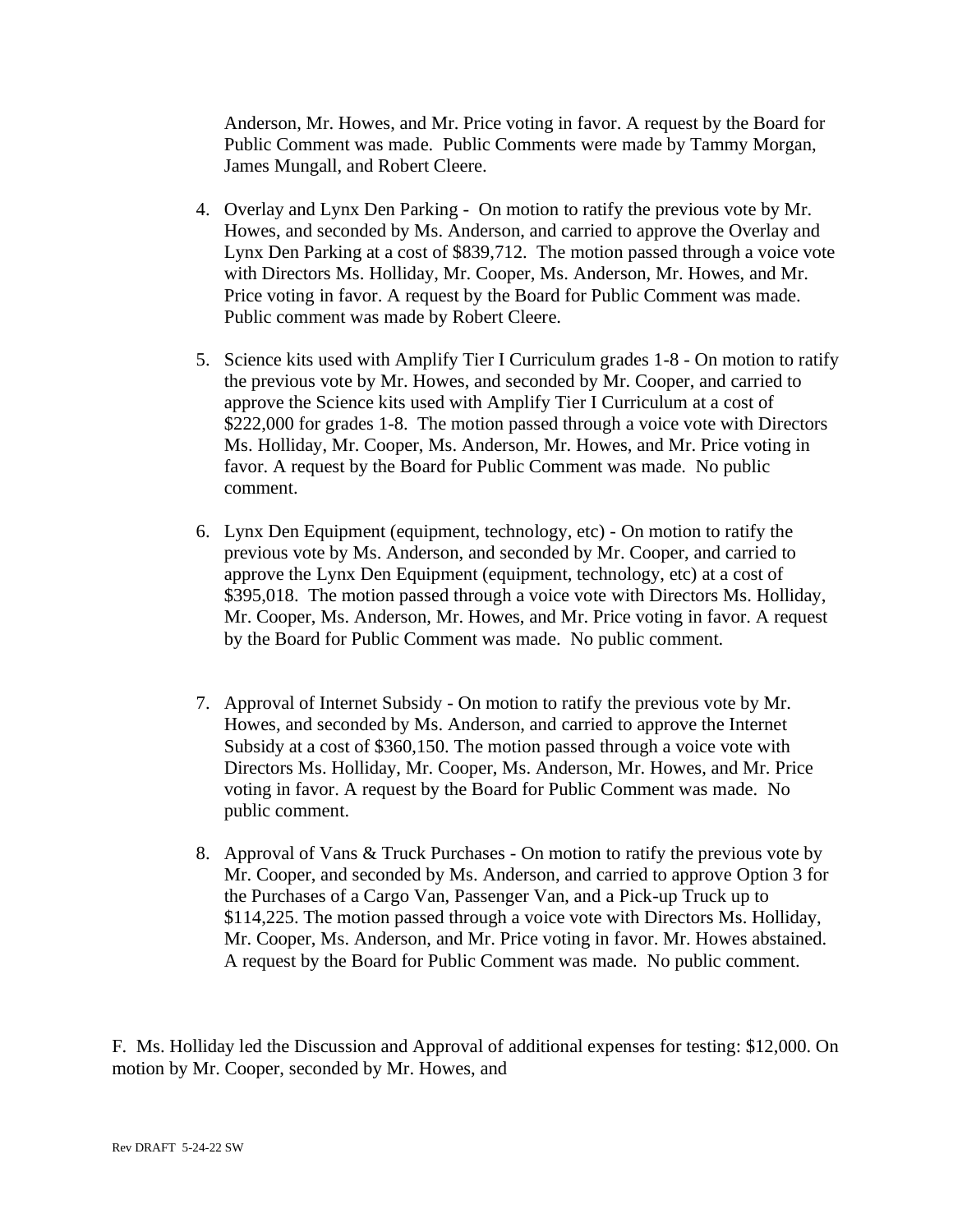carried to approve the additional testing expenses of \$12,000. The motion passed through a voice vote with Directors Ms.

 Holliday, Mr. Howes, Ms. Anderson, Mr. Cooper, and Mr. Price in favor. A request by the Board for Public Comment was made. No public comment

- G. Ms. Holliday led the Discussion and Approval of the Purchase of new computers for the 2022-2023 school year: \$645,000. On motion by Mr. Price, seconded by Mr. Cooper, and carried to approve the purchase of 1,000 computers and approval of the corrected cost of \$645,000 instead of \$625,000. The motion passed through a voice vote with Directors Ms. Holliday, Mr. Cooper, Mr. Howes, Ms. Anderson, and Mr. Price, voting in favor. A request by the Board for Public Comment was made. Tammy Morgan and James Mungall made public comments..
- H. Ms. Holliday and Ms. Grand led the Discussion of the Revised COVID 19 Parent and Student Policy (Quarantine Days). On motion by Ms. Anderson, seconded by Mr. Howes, and carried to approve the Quarantine Days to be adjusted down from 14 days to a 5 day Quarantine Policy. The motion passed through a voice vote with Directors Ms. Holliday, Mr. Howes, Ms. Anderson, and Mr. Price in favor. Mr. Cooper abstained. A request by the Board for Public Comment was made. Robert Cleere made a public comment.
- I. Ms. Holliday led the Discussion of the Update on Board Policies. In Ms. Burgin's absence she shared that Ms. Burgin is working with IT to develop a policy for statewide access to Board Meetings. Mr. Price shared that he is working on the Board Member Election and term policy. Mr. Howes has a meeting scheduled for the Solar Panel project. Ms. Holliday is working on the Board by-laws. A request by the Board for Public Comment was made.

Rhonda Hall made a public comment.

Open Public Comments: Robert Cleere

### **5. Closing Items**

A. On motion by Mr. Anderson, seconded by Mr. Howes, and carried to adjourn the meeting at 6:31 p.m. The motion passed through a voice vote with Directors Ms. Holliday, Mr. Cooper, Ms. Anderson, Mr. Howes, and Mr. Price, voting in favor.

Public Comments: Public comments may be submitted via email before or during the meetings to Joan Magee: swalriven@uview.academy.

Reasonable efforts will be made to assist and accommodate persons with a disability. Please contact Sandra Walriven at 225-421-2948 or via email swalriven@uview.academy.